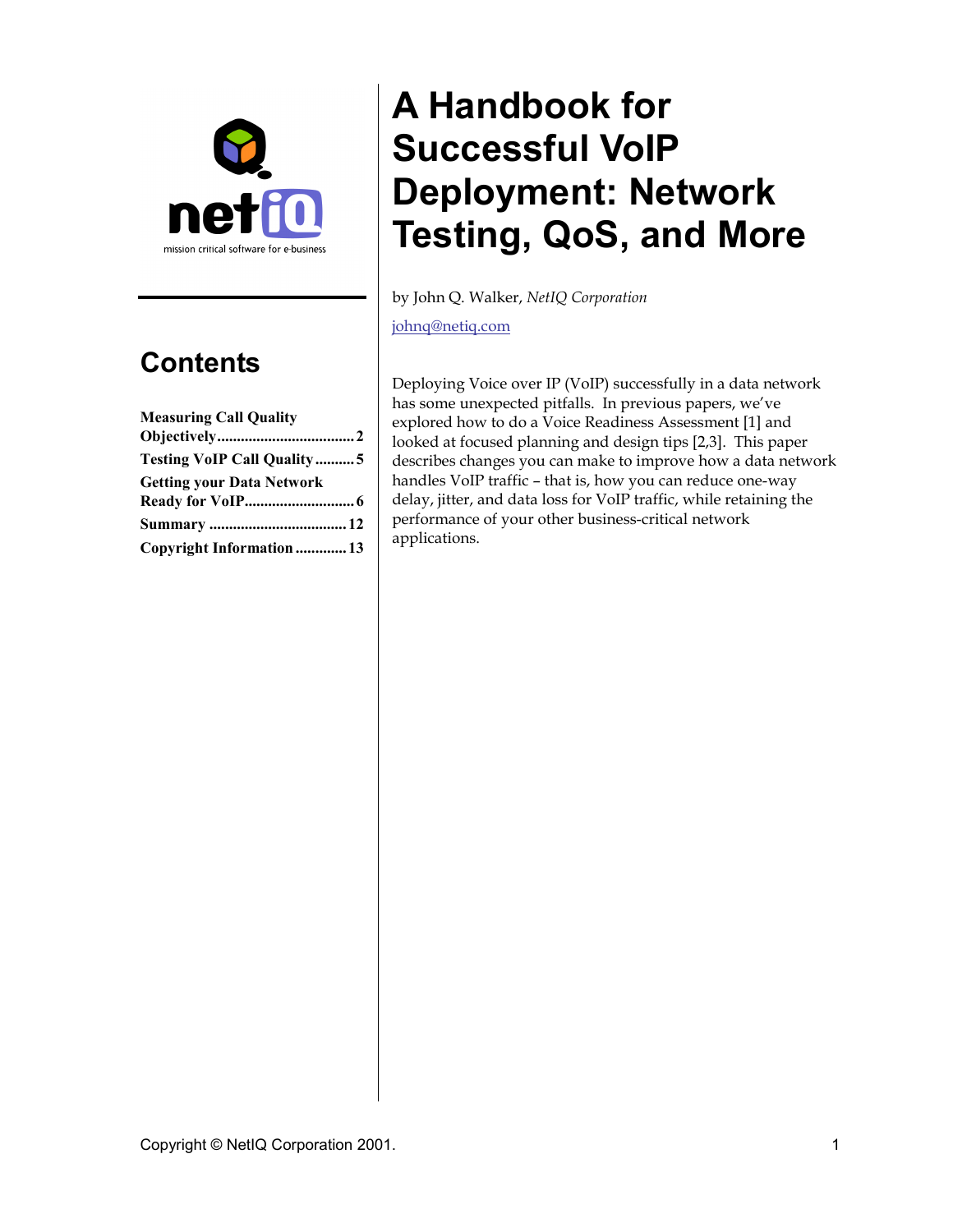<span id="page-1-0"></span>Data networks haven't traditionally been reported on using a single metric, since there are many factors to consider. Yet, in the telephony world, a single number is typically given to rate voice call quality. Voice over IP (VoIP) is a data network application; the quality of VoIP conversations needs a single metric upon which to benchmark, trend, and tune.

Call quality measurement has traditionally been subjective: picking up a telephone and listening to the quality of the voice. The leading subjective measurement of voice quality is the MOS (mean opinion score) as described in the ITU (International Telecommunications Union) recommendation P.800 [4]. MOS comes from the telephony world and is the widely accepted criterion for call quality

In using MOS with human listeners, a group of people listen to audio and give their opinion of the call quality. This certainly works well, but asking people to listen to calls over and over can be difficult and expensive to set up and execute. You can also guess that it's inconvenient to have a bunch of people standing around each time you make a tuning adjustment. The good news is that the human behavioral patterns have been heavily researched and recorded. The ITU P.800 standard describes how humans react – what score they would give – as they hear audio with different aspects of delay or datagram loss.

## **Measuring Call Quality Objectively**

Considerable progress has been made in establishing objective measurements of call quality. Various standards have been developed:

- PSQM (ITU P.861) / PSQM+: Perceptual Speech Quality Measure
- MNB (ITU P.861): Measuring Normalized Blocks
- PESQ (ITU P.862): Perceptual Evaluation of Speech Quality
- PAMS (British Telecom): Perceptual Analysis Measurement System
- The E-model (ITU G.107)

PSQM, PSQM+, MNB, and PESQ are part of a succession of algorithm modifications starting in ITU standard P.861. British Telecom developed PAMS, which is similar to PSQM. The PSQM and PAMS measurements send a reference signal through the telephony network and then compare the reference signal with the signal that's received on the other end of the network, by means of digital signal processing algorithms. Several traditional voice measurement tools have implemented PSQM and PAMS measurements.

These measurements are good in test labs for analyzing the clarity of individual devices; for example, it makes sense to use PSQM to describe the quality of a telephone handset. Vendors that implement these scoring algorithms all map their scores to MOS.

However, these approaches are not really well suited to assessing call quality on a data network in an enterprise. They're based in the older telephony world, so the data network is treated as a big analog black box. They require invasive hardware probes, which you need to purchase and deploy before beginning VoIP measurements. The models used are not based on data network issues, so they can't map back to the network issues of delay, jitter, and datagram loss. Their output doesn't direct the network staff how to tune. Also, they aren't suited to the two-way simultaneous flows of a real phone conversation, and they don't scale to let you evaluate the quality of hundreds or thousands of simultaneous calls.

ITU recommendation G.107 [5] defines the "Emodel." The E-model is a complex formula; the output of an E-model calculation is a single score, called an "R factor," derived from delays and equipment impairment factors. Once an R factor is obtained, it can be mapped to an estimated MOS. R factor values range from 100 (excellent) down to 0 (poor); a MOS can range from 5 down to 1. An estimated MOS can be directly calculated from the Emodel's R factor.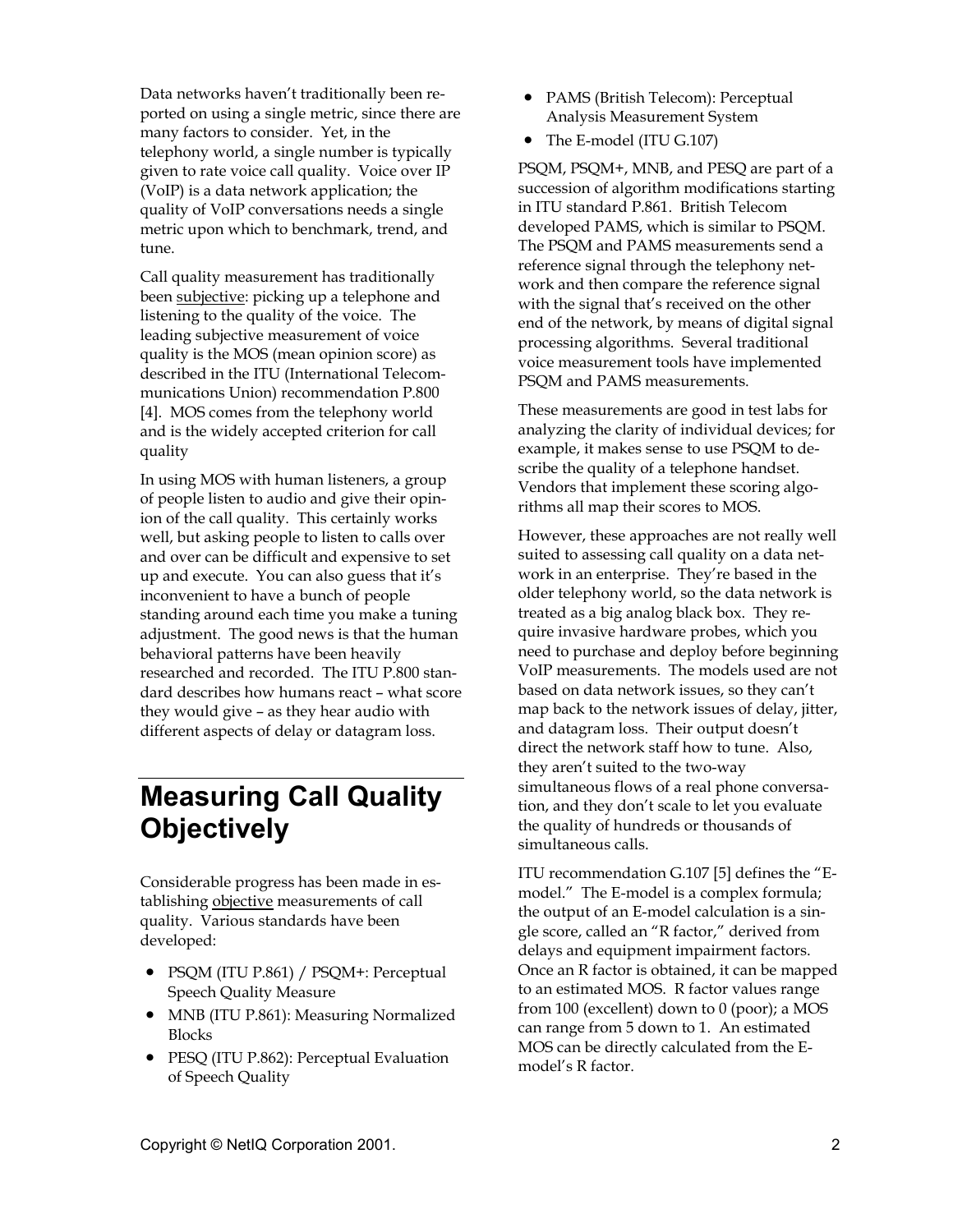

Figure 1. R factor values from the E-model are shown on the left, with their corresponding MOS values on the right. The likely satisfaction level of human listeners is shown in the middle.

Software, like NetIQ's Chariot, test call quality by generating real-time transport protocol (RTP) streams that mimic VoIP traffic. The RTP traffic flows between two endpoints in a data network. Each time a test is run, measurements are collected for the one-way delay time, the number of datagrams lost, the number of consecutive datagrams lost, and the amount of variability in the arrival time of the datagrams (known as jitter). These measurements capture in a MOS what's important for voice quality: how the two people at the two telephones perceive the quality of their conversation.

We recommend using the E-model for doing voice-readiness testing of a data network. The E-model provides a powerful and repeatable way to assess whether a data network is ready to carry VoIP calls well. The E-model shows us that there are two ways that a digitized voice signal is impaired as it passes through a data network. It is impaired by delay and it is impaired by the equipment that sits between the talker and the listener. For VoIP, this equipment is the codecs at the two ends and everything in the data network that sits between them. To improve voice quality, we need to reduce the impairments that occur. Let's look at each kind of impairment separately: delay impairment and equipment impairment.

### **Delay Impairments**

Four components comprise the total one-way delay between a talker and a listener:

#### **Propagation Delay**

The physical distance between the two ends of the data network determines how long it takes to propagate a signal between them. This delay is proportional to the speed of light, that is, the time needed by the physical signal as it passes through copper, optical, or wireless media. There's much more propagation delay between New York City and Sydney than there is between New York City and Boston.

#### **Transport Delay**

Every networking device between the talker and listener introduces some delay. It takes time to get through every router, firewall, traffic shaper, and other device on the route. For some devices, like hubs, this delay is relatively constant. For other devices, particularly routers, the delay can increase as the amount of other traffic and congestion increase in a network.

#### **Packetization Delay**

Codecs take time to convert analog signals to digital packets and vice versa. A highspeed codec like G.711 does this packetization quickly, in about one millisecond. Low-speed codecs take much longer, since they do compression to reduce the packet size. Codecs in the G.723 family introduce 67.5 milliseconds of delay as they convert from analog signals to digital packets.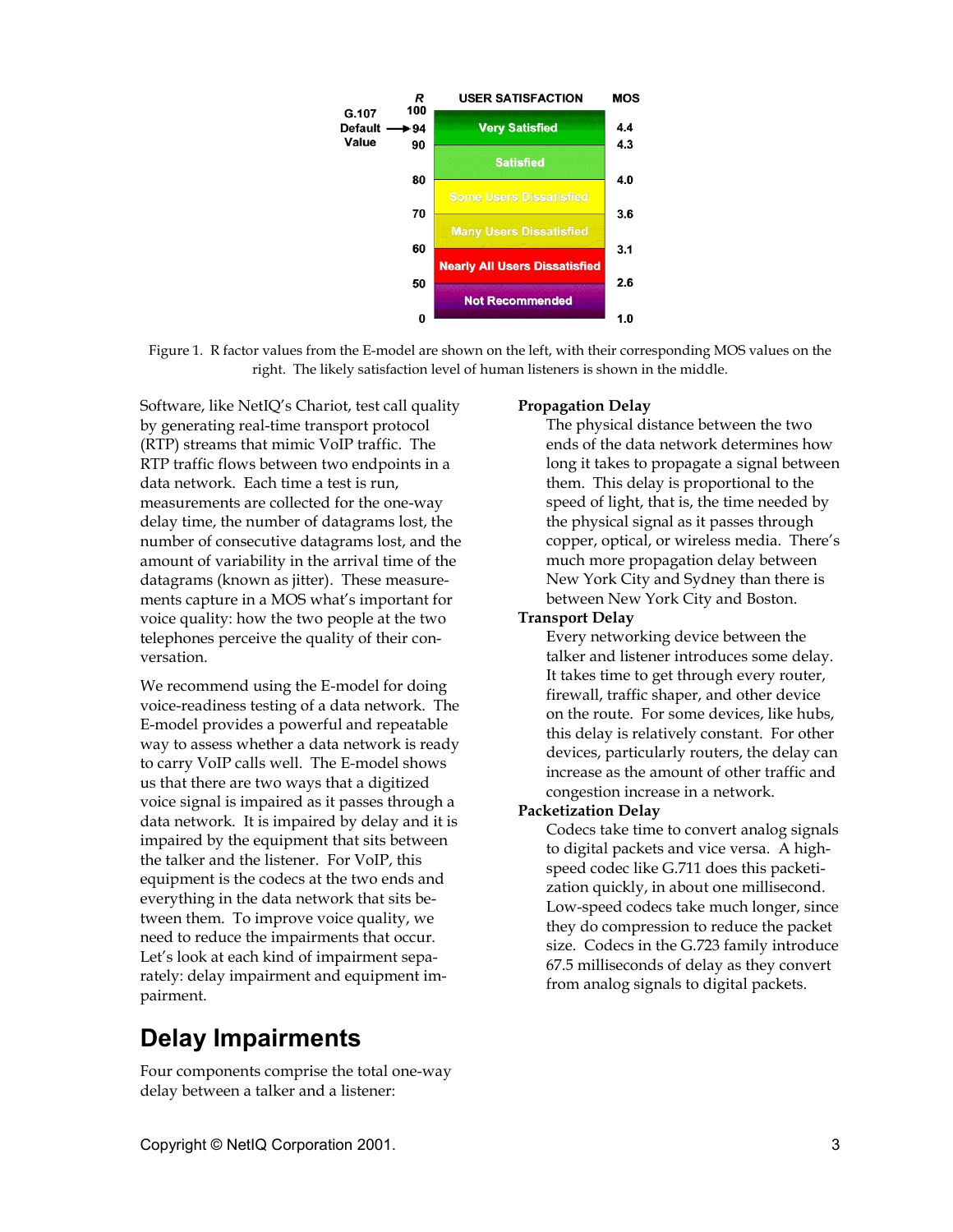| Codec    | <b>Nominal</b><br>Data Rate<br>(kbps) | Packetization<br>Delay (ms) |
|----------|---------------------------------------|-----------------------------|
| G.711    | 64.0                                  | $1.0\,$                     |
| G.729    | 8.0                                   | 25.0                        |
| G.723.1m | 6.3                                   | 67.5                        |
| G.723.1a | 5.3                                   | 67.5                        |

Figure 2. Common voice codecs and the one-way delay they introduce.

#### **Jitter Buffer Delay**

When there's a lot of variation in the arrival time of VoIP datagrams, a jitter buffer is introduced to smooth the playback. Rather than converting VoIP packets directly back to analog as they arrive, one or two packets are held in memory at the listener's side. The codec there retrieves its next packet to convert from the jitter buffer, so it is always one or two packets "behind." When some delay occurs, the codec can be playing from the current packet in memory, not waiting for a packet to arrive. When excessive delay occurs, however, packets may need to be simply discarded, to make way for the next arriving packet.

Packetization and jitter buffer delay; they are decided at the time you deploy your VoIP equipment. You decide on which codec to use and you decide the size of the jitter buffer. The other two delay components can be tuned, to some degree, to reduce the one-way delay. Although you can't decrease the absolute propagation time between New York City and Sydney, there may be detours in the route between them. You might see that the VoIP datagrams are not taking a direct route between the two locations – and tune the network for a more direct route. Transport delay is the most variable delay component, and one most amenable to tuning. You can readily determine the latency at each hop under low-load conditions and see where the most time is being spent. You can also look at the latency under heavy-load, high-stress conditions, and tune the amount of delay introduced by congestion and other traffic.

#### Copyright © NetIQ Corporation 2001. 4

## **Equipment Impairments**

Many test tools are available in the telephony marketplace to determine how the quality of analog audio signals are impaired. These are useful when working with the analog portion of the signal path, for example, how good the handset sounds.

Our focus here, though, is on the data network. Impairment of the digitized signal in a data network occurs in just two ways. It can occur in the codecs, when the A-to-D and Dto-A conversions occur, and it can occur because of lost datagrams in the data network. Everything between one codec and the other is treated as one big, analog black box that degrades the audio signal to some degree.

#### **Codec Impairment**

Low speed codecs impair the quality of the audio signal much more than highspeed codecs, because they compress the signal. Fewer bits are sent, so the receiving side does its best to approximate what the original signal sounded like. The following table shows how much the codec impairment subtracts directly from the R factor, which starts at 100 and can go down to 0.

| Codec    | <b>Nominal</b><br>Data Rate<br>(kbps) | Amount<br>subtracted from<br>the R factor |
|----------|---------------------------------------|-------------------------------------------|
| G.711    | 64.0                                  |                                           |
| G.729    | 8.0                                   | 11                                        |
| G.723.1m | 6.3                                   | 15                                        |
| G.723.1a | 5.3                                   | 19                                        |

Figure 3. Common voice codecs and their how they directly impair audio quality.

#### **Data Loss Impairment**

VoIP packets are sent using RTP, the realtime transport protocol. Although every RTP datagram contains a sequence number, there isn't enough time to retransmit lost datagrams. Any lost datagram impairs the quality of the audio signal. There are two primary reasons why RTP datagrams are lost in a data network: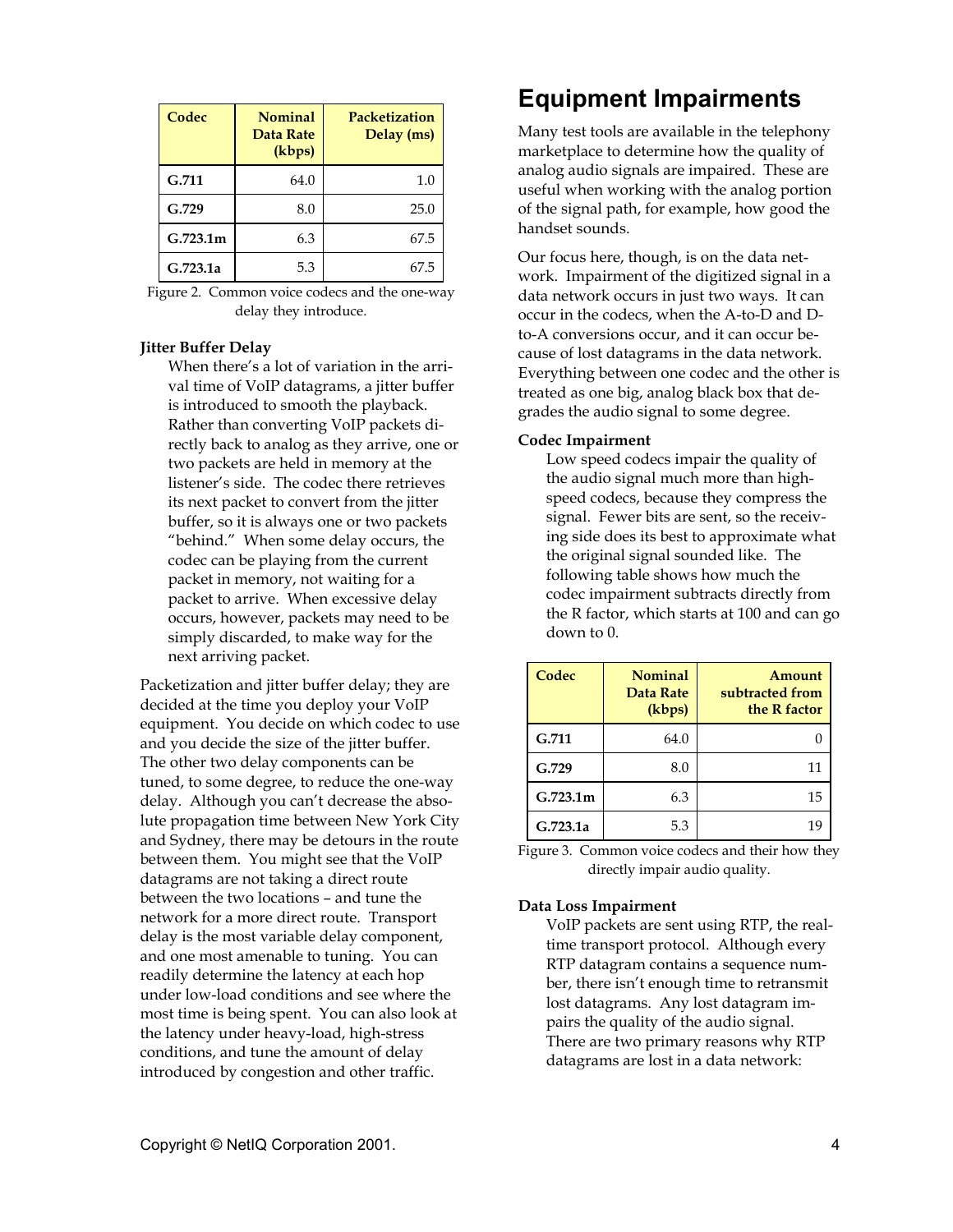- <span id="page-4-0"></span>1) there's too much traffic, so datagrams are discarded during congestion
- 2) there's too much delay variation, so datagrams are discarded because they arrive at the listener's jitter buffer too late or too early

There are a couple of patterns to datagram loss. The simplest is when there's a moreor-less random loss. There's general, consistent congestion in the network, so one or two datagrams are lost occasionally. The other pattern is when packets are lost in bursts, say five or more at a time. Humans perceive that bursts of loss impair signal quality much more than the random loss of a packet or two.

So, the issues in improving voice quality come down to three:

- reducing total one-way delay in each direction,
- reducing delay variation (which leads to excess jitter, and hence packet loss), and
- reducing overall packet loss (especially bursts of loss).

## **Testing VoIP Call Quality**

The process of examining a data network to see if it's ready to support good-quality voice signals is called doing a "VoIP Readiness Assessment." A VoIP Readiness Assessment is usually done in stages, starting with a simple test and getting more advanced:

- **1.** One call: determine the voice quality of a single call, in two directions
- **2.** Many calls: determine the voice quality of each call, during peak call volume
- **3.** Many calls on a busy network: determine the voice quality of each call, during peak call volume with heavy background traffic

In assessing your network's readiness for voice, the first step is to determine how well the network handles one VoIP conversation. If the MOS estimate indicates low voice quality, it's time to stop and consider your next steps. Your data network needs to

change before you can deploy VoIP successfully. Do you want to do the network equipment upgrades and tuning necessary to carry the VoIP traffic well?

If the VoIP assessment indicates the network's ready now, you'll want to understand its capacity to see how many calls can be supported. Ask your local PBX management team for details on the peak number telephone calls, when these occur, and what the call duration is. Use these details to create a more complex assessment. Replicate the test setup created for doing a single call. Run the test for a one-minute period, a few times during the day where your research shows heavy activity. Test five conversations at a time for a minute; what happens to the MOS estimates? Next try ten, then twenty concurrent conversations. Plot the results on a graph; you should start to see the point where, as the number of calls increases, the quality decreases. Don't kill your data network during prime time by stress testing its capacity. However, start to form the graphs showing how many conversations can be supported with good quality.

Understand the results at each of the three stages of VoIP Readiness Assessment before moving on to the next. What's the quality of each concurrent VoIP conversation? If the quality is low, what underlying network attribute contributes most to the reduced quality: one-way delay, jitter, random packet loss, and/or bursts of packet loss?

If, after completing the third stage – examining the peak number of calls during heavy network usage – the assessment indicates the voice quality will be acceptable, you're ready to proceed with your VoIP deployment.

However, in our experience, it's likely your data network won't deliver the call quality you would like. In fact, a recent estimate predicted that 85% of today's router-based data networks are not ready for toll-quality VoIP calls. The rest of this paper describes the steps needs to consider for upgrading and tuning the network.

Copyright © NetIQ Corporation 2001. 5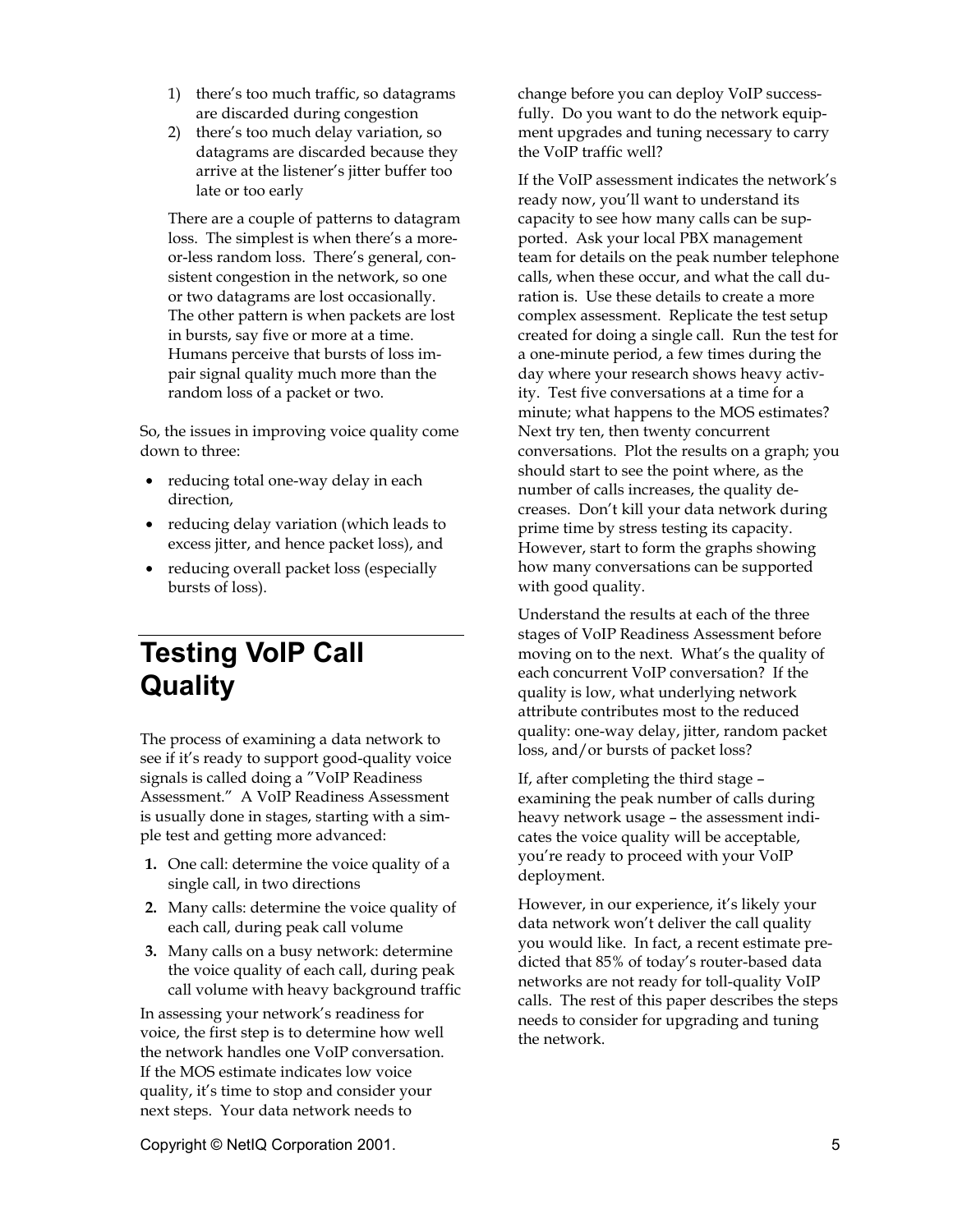## <span id="page-5-0"></span>**Getting your Data Network Ready for VoIP**

If the call quality you determined in your VoIP Readiness Assessment is not okay, determine what the problems are and where they're located. What's the biggest cause of the poor call quality: one-way delay, jitter, packet loss, or a combination of all three? Where are the most likely bottlenecks?

There are a variety of improvements that can be made to an existing data network to improve the call quality. Choices include adding more bandwidth, upgrading or replacing existing network equipment, laying out your network architecture in an improved manner,

reconfiguring or tuning the network for QoS, or a combination of these.

### **Bandwidth**

Bandwidth consumption by VoIP calls is higher that it appears at first. The G.729 codec, for example, has a data payload rate of 8 kbps. Its actual bandwidth usage is higher than this, though. When sent at 30ms intervals, its payload size is 30 bytes per datagram. To this add the 40 bytes of RTP header (yes, the header is bigger than the payload) and any additional layer 2 headers. For example, Ethernet adds 18 more bytes. Also, there are two concurrent G.729 RTP flows (one in each direction), so double the bandwidth consumption you've calculated so far. Here's a table showing a truer picture of actual bandwidth usage for four common codecs.

| Codec    | <b>Nominal</b><br>Data<br>Rate<br>(kbps) | Data<br><b>Bytes per</b><br>30 <sub>ms</sub><br>packet | <b>Total</b><br>Data-gram<br><b>Size</b><br>(bytes) | Combined<br>bandwidth for<br>2 flows (kbps) |
|----------|------------------------------------------|--------------------------------------------------------|-----------------------------------------------------|---------------------------------------------|
| G.711    | 64.0                                     | 240                                                    | 298                                                 | 158.93                                      |
| G.729    | 8.0                                      | 30                                                     | 88                                                  | 46.93                                       |
| G.723.1m | 6.3                                      | 24                                                     | 82                                                  | 43.73                                       |
| G.723.1a | 5.3                                      | 20                                                     | 78                                                  | 41.60                                       |

Figure 4. Common voice codecs and the LAN bandwidth requirements for a two-way VoIP conversation. Total datagram size includes a 40-byte IP/UDP/RTP header and an 18-byte Ethernet header.

You can see quickly a good rule of thumb: estimate 160 kbps bandwidth usage for each VoIP conversation using the G.711; estimate about 50 kbps when using one of the lowspeed codecs.

Use the peak number of calls to determine raw bandwidth requirements for concurrent VoIP calls. If you want to support 10 concurrent VoIP calls using the G.711 codec with no silence suppression, you'll need about 1.6 Mbps of bandwidth to support these calls on a given network segment (10 x 158.93kbps – the total bandwidth consumption of the two RTP flows). Add this additional bandwidth requirement to the existing bandwidth usage of the network to set the new base requirement.

There are four tuning techniques worth exploring to conserve and ration bandwidth: compressed RTP, silence suppression, frame packing, and call admission control.

Compressed RTP headers save bandwidth by reducing the number of bytes in RTP datagrams. VoIP traffic uses RTP to encapsulate the speech frames. RTP header compression (called "cRTP") is used among routers in the network backbone. It can reduce the 40-byte RTP headers to a tenth of their original size, halving the bandwidth consumed when using low-speed codec. In streaming video, in contrast, the payload is often ten times the size of the header, so compression may not be noticeable. Enable it when there's a link on the route bandwidth lower than 500 kbps. So, why not always use cRTP? It adds latency, increasing the transport delay component of the one-way delay.

Silence suppression saves bandwidth by making the payload smaller. In most telephone conversations, there are times when one speaker or the other (or both) are silent.

Copyright © NetIQ Corporation 2001. 6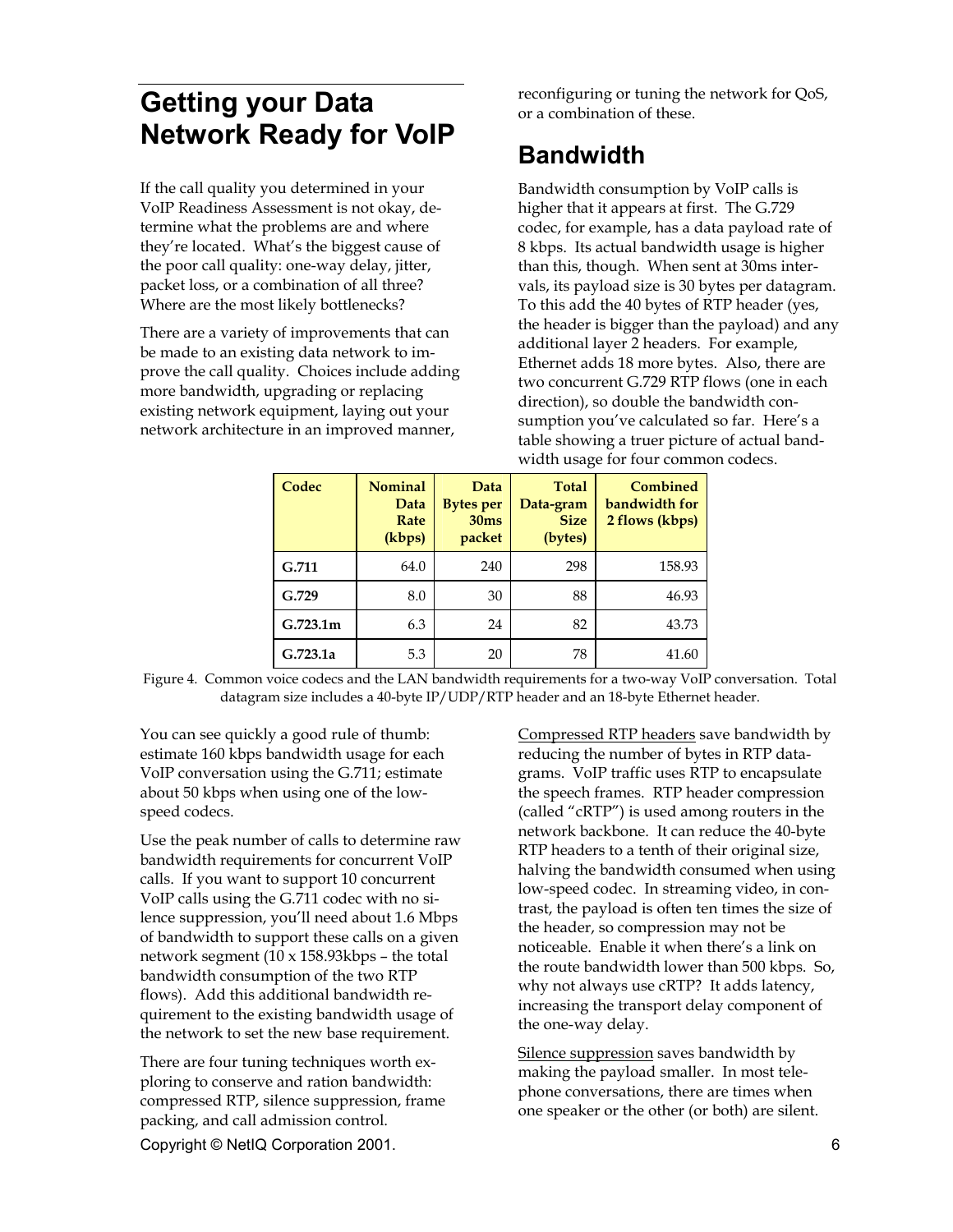During silence, it's not necessary to send full packets; a much smaller packet can be sent, indicating that is silence during the period. By enabling silence suppression at each end of the conversation, 50% of the payloads can typically small.

Frame packetization can save bandwidth by putting multiple packets of audio information into one datagram. This means that only one IP/UDP/RTP header is necessary, instead of one for each audio packet. Delay is increased, though, since the datagram can't be sent until multiple packets have been generated. Also, the loss of a single datagram can mean the loss of multiple audio packets, further eroding the call quality.

Using call admission control lets you avoid having too many concurrent VoIP conversations. If your WAN bandwidth only supports two VoIP calls well, you want to avoid a third call. Call manager software can limit the number of concurrent conversations to a predefined number, to avoid overloading slow links.

These four techniques may help, but it may ultimately come down to the fact that you need to have bigger pipes. Look for the slowest links or the links where there is the most contention for bandwidth. Many delay and data loss problems can be solved by having lots of available bandwidth, to accommodate the VoIP conversations and the other concurrent network transactions effortlessly.

## **Equipment Upgrades**

Upgrading or replacing your local network equipment may give you the boost you need, without buying additional bandwidth from your service provider. The latest, fastest equipment often can increase bandwidth, decrease latency, and increase capacity. Here are some upgrades to consider:

Hubs can often be bottlenecks in a heavilyused LAN. Consider replacing hubs with modern high-speed switches. Recent switches are also much better at handling IP multicast traffic than those of a few years ago; be sure to see if the combination of old switches and IP multicast could be massively throttling your available LAN capacity.

Routers operate using queues for the arriving and departing traffic. Routers always seem to function better with lots of RAM. Doubling or tripling a router's RAM may be a cost-effective upgrade.

Modern hardware-based firewalls have much higher capacities than some older, softwarebased models. Firewalls are often bottlenecks, greatly increasing transport delay as they reach their limits.

Network backbones can become the bottlenecks over time. Is the backbone now the place where traffic slows down during peak usage periods? Is it time to consider the new optical switches and routers?

## **Network Architecture**

Will laying out the network and the users differently help improve the key VoIP measurements? This is obviously a big step. Consider changing the layout of your data network for situations like these:

Could shorter, more direct routes be taken by VoIP conversations, reducing their propagation and transport delays? For example, do you have traffic going from New York City through San Diego back to Florida?

Fewer hops can reduce the accumulated transport delay. VoIP traffic is much more sensitive to the number hops than traditional TCP transactions. Do you have VoIP flows taking 30 or 40 hops from end to end? Could the number of hops be reduced by some reengineering of the network?

Clustering of traffic patterns means finding out what users are using what network applications, and where they're located. Is there unnecessary data traffic flowing on the same links as critical VoIP traffic? Could servers be positioned closer to clients, reducing backbone traffic? Could firewalls be placed differently?

## **QoS and Tuning**

Network devices and applications have powerful techniques available for dealing with the sharing of network resources, collectively referred to as Quality of Service (QoS). QoS techniques work by handling traffic in different classes differently. Two things have to occur to make QoS work: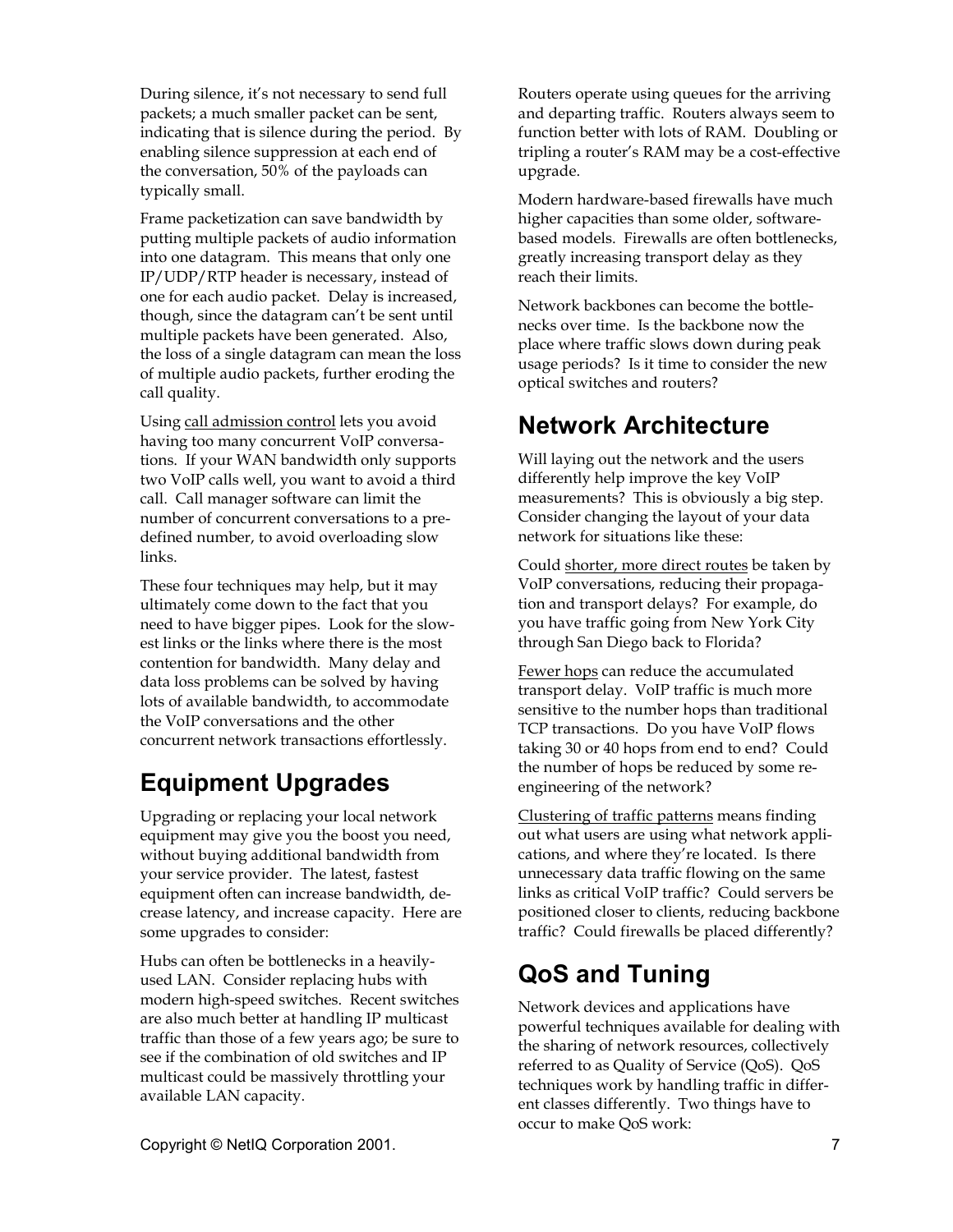- Classify "What kind of traffic is this?"
- Handle "How should this traffic be treated?"

Networks with no QoS handle all traffic as "best-effort" – the network devices do their best to deliver frames from senders to their receivers. But, all traffic is not created equal. When congestion occurs in a network, should some traffic be given premium treatment – for example, should the payroll data be treated better than VoIP audio traffic?

Also, what is the handling treatment the premium traffic should receive – guaranteed bandwidth, a guaranteed route, or higher priority during congestion? For each class of traffic, what should occur as it traverses a network? Should it be given high priority or low priority? Should it get a guaranteed amount of bandwidth or guaranteed latency? During congestion, should it be treated as less likely to be discarded? Does it require a guaranteed route across the network?

Configuration changes to enable the handling are made to network devices at the edges and in the middle of a network. However, the results of the configuration changes are seen by the end users of the applications. This wide separation of cause (configuration changes) and effect (end-to-end behavior) is one of the challenges of setting up QoS successfully.

Classifying is usually done at the edge of a network; handling is usually done in the middle. Decisions about classifying and handling traffic are the important business decisions involved with deploying QoS. Let's look at these a bit more.

### **Deciding How to Classify Traffic**

Network traffic needs to be identified in some way to classify it. For example, some networked applications can be readily identified because they use a unique port number; in contrast, applications which use dynamic ports are hard to identify solely by looking at port numbers. Here are seven ways IP traffic can be classified:

#### **DiffServ/TOS bits**

Copyright © NetIQ Corporation 2001. **8** 8 Give marked traffic a certain priority to the edge and middle of the network?

#### **RSVP signaling**

Reserve resources for a long-running connection?

#### **Port numbers and addresses**

Give applications identified by the port numbers or network addresses better handling?

**RTP header information** 

Treat audio better than video?

#### **Data content**

Treat binary data like GIF files better than text strings?

#### **Data rate**

Treat low volume traffic better than high volume?

#### **Buffer size**

Give small frames higher priority than larger frames?

We'll examine each of these in detail in this section.

Traffic classification can be done at the edge of a network, in the middle of a network, or at the networked applications themselves.

- Devices that classify at the network edge are common today. Edge devices, such as traffic shapers, bandwidth managers, or firewalls, provide central points of administration. You can secure the edge devices and apply a consistent set of traffic rules at the places where most traffic passes.
- Traffic classification in the middle of the network is also common, but the devices usually have less knowledge about the traffic. Routers, for example, may classify traffic based on flow rates per connection, queuing conditions, and packet sizes.
- End users and applications themselves rarely are trusted to classify traffic. If they're given a choice, most users want their traffic to receive premium handling. Sophisticated billing methods, that is, ways to charge a premium for traffic given premium handling, are needed for all network users. Thus, applications generally classify their own traffic only when the applications know how to make the right settings, their users are trusted in the applications they use, and all network devices on the route honor the application settings.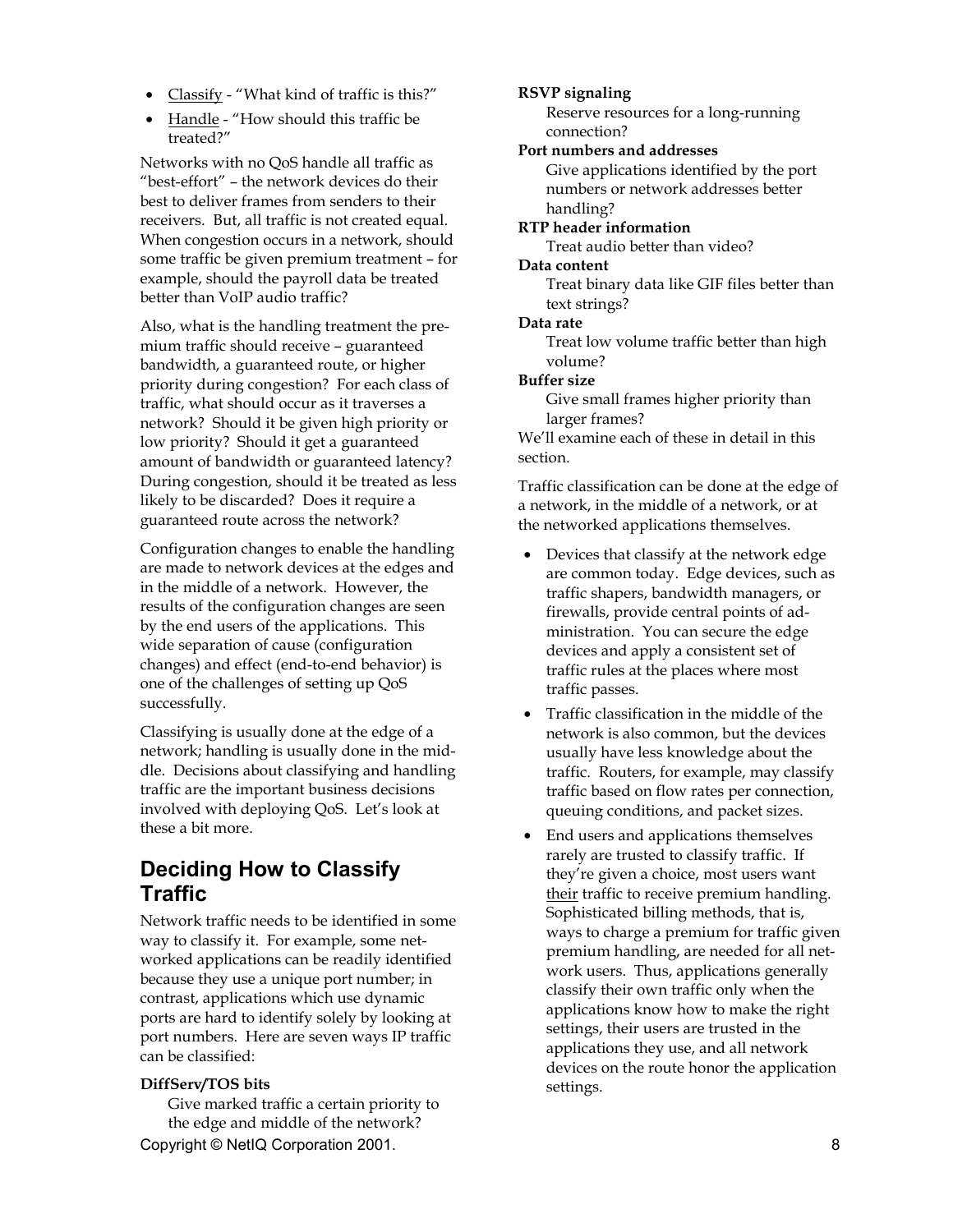### **DiffServ/TOS Bits in IP Frames**

The second byte in the header of every IP frame can be used to mark priority. This byte is known by two different names:

- In early TCP/IP specs, it is called the **Type of Service (TOS) byte**, described in RFC 791.
- In more recent TCP/IP specs, it is referred to as the **Differentiated Services (DS) field**, described in RFC 2474.

Both terms, TOS byte and DS field, refer to the same eight bits. In both definitions, the last two bits of this byte are reserved, so it's only the first six bits that are interesting. In the TOS definition, these six bits are separated into two three-bit fields. In the DiffServ (DS) definition of this byte, the first six bits are treated as a codepoint. Three of the sixty-four possible bit settings have been defined to date. Although only three codepoints are defined today in the RFC, you can set any of the 64 possible values.

| <b>DS</b> Field | <b>DS Codepoint name</b>                 | <b>Description</b>                                                                            |
|-----------------|------------------------------------------|-----------------------------------------------------------------------------------------------|
| 000000          | <b>Best Effort</b>                       | The default setting for most IP<br>traffic today.                                             |
| 011000          | Assured Flow (AF), or<br>Controlled Load | Intended to classify streaming<br>traffic.                                                    |
| 101000          | Expedited Flow (EF), or<br>Guaranteed    | Intended to classify high priority<br>traffic. Used by VoIP gateways to<br>mark VoIP traffic. |

Figure 5. Codepoint definitions of the DiffServ field. Microsoft's term "Controlled Load" is the same as the IETF term "Assured Flow"; Microsoft's term "Guaranteed" is the same as the term "Expedited Flow."

The TOS/DiffServ bits are used in various ways to classify network traffic; here are some examples:

• To signal to edge devices

For example, traffic shapers can identify a particular type of incoming traffic by its port number, then set the DiffServ bits in each datagram as it passes the traffic along.

• To explicitly affect the DiffServ priority handling in routers DiffServ's Assured Flow and Expedited Flow codepoints can be used to mark streaming and high priority traffic,

respectively.

• To signal precedence to routers

In the router technique known as Weighted Fair Queuing (WFQ), the value of the precedence bits is multiplied by the effective bit rate, to increase the priority of the marked frames.

Cisco's Voice over IP (VoIP) devices set the DS field to EF. This is probably the one consensus recommendation of QoS and VoIP – the VoIP traffic should have the DS field set to 101000 in every datagram – and the network devices should be configured to handle this setting with higher priority.

### **RSVP Signaling**

The Resource Reservation Protocol (RSVP) reserves resources to meet requirements for bandwidth, jitter, and delay on a particular connection through a series of routers.

RSVP adds new IP control flows from end-toend. These IP frames instruct intermediate routers to reserve a portion of their resources (bandwidth, queues, and so on). Applications use RSVP by making additional calls to their underlying TCP/IP stacks. The TCP/IP stacks communicate with the first router on their route, which, in turn, communicate with the other routers on the route. It takes a while to set up the separate control flow, which itself creates extra network traffic.

RSVP is best used within buildings, on a campus, or with a privately-owned WAN. It works well when network connections are long in duration (like streaming video) and when only a few connections at a time require reserved resources.

Copyright © NetIQ Corporation 2001. 9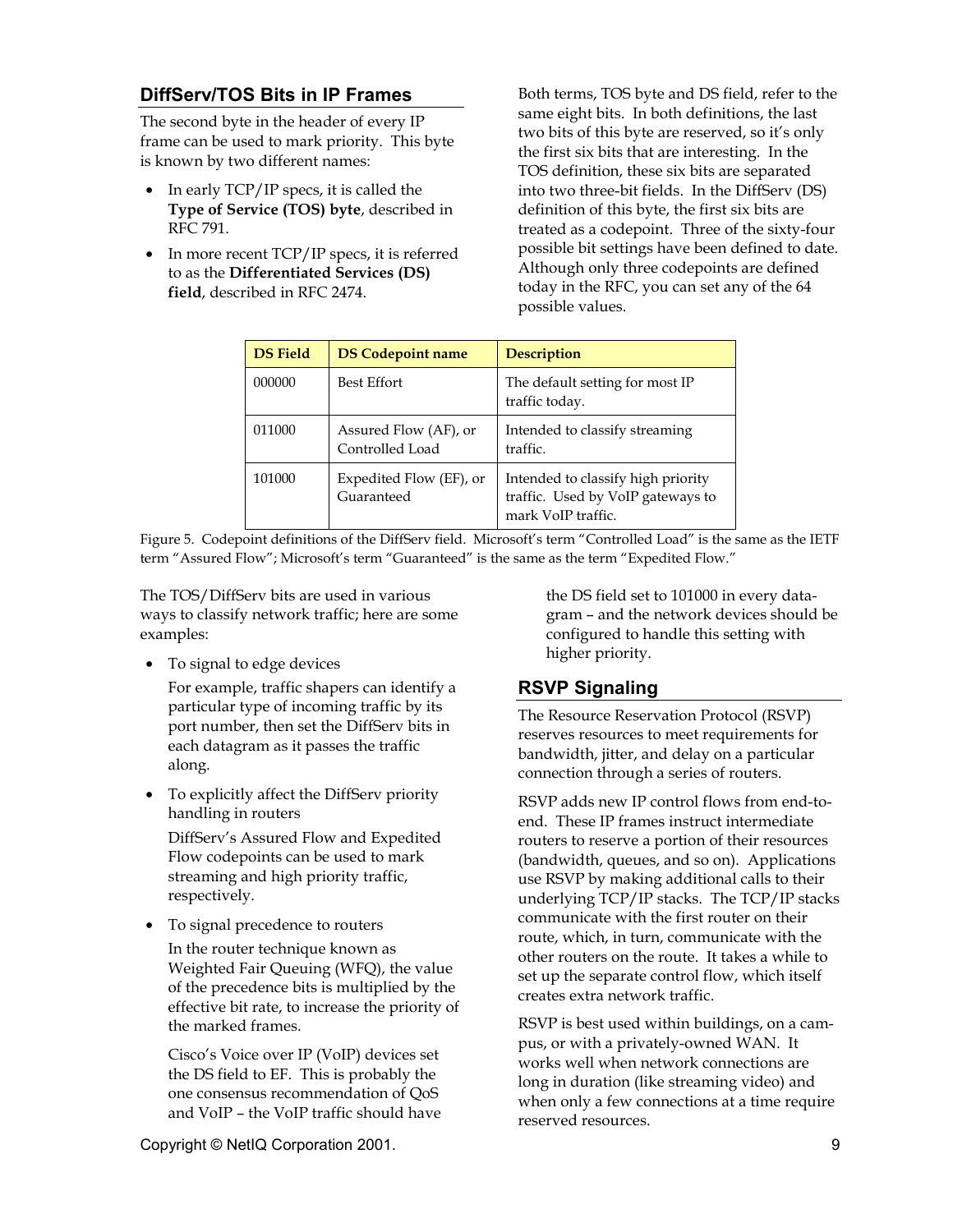RSVP setup is complex at the API and at the devices in the network. Microsoft offers applications a way to make RSVP reservations, via its generalized quality of service (GQOS) API. GQOS [7] is available on Windows 98, Me, and 2000; it exposes about 10 parameters to be used in building a resource reservation.

### **Port Numbers and Addresses**

DiffServ and RSVP are new contenders in the rollout of IP QoS techniques. In contrast, a simpler technique is simply to look at the port numbers and addresses in a frame to decide how it should be classified. Many network devices, particularly those at the edge of the network, already use some form of inspection of port number and addresses.

The destination port number is what's used in most classification decisions. Traffic classification can also be done based on the source or destination address in a frame.

- Inspect the source address when you want to classify all the traffic coming from a certain computer. For example, you can use the source address of the sender of multicast streaming traffic to classify its traffic.
- Use the destination address to classify the traffic going to a certain server, for example.

### **RTP Header Information**

The real-time transport protocol (RTP) is used to send data in one direction with no acknowledgment. The 12-byte RTP header, which sits inside a UDP datagram, contains a timestamp—so the receiver can reconstruct the timing of the original data—and a sequence number—so the receiver can deal with missing, duplicate, or out-of-order datagrams. RTP is frequently used for sending streaming audio and video, whether to one receiver (unicast) or to multiple receivers (multicast).

Copyright © NetIQ Corporation 2001. 10 The protocol handles the real-time characteristics of multimedia applications well. Streaming applications differ from traditional data applications in the requirements they place on the sender, the receiver, and the network. When streaming audio or video, it's okay to lose some data—

but you don't want large gaps (losing data, however, is unacceptable for your payroll data application).

Multimedia applications set the values in the header of each RTP datagram. One of those values is the "RTP Payload Type." Network devices use the RTP Payload Type to classify RTP traffic and hence to handle it differently. For example, you might configure a router to give audio traffic (value **MPA**, which stands for "MPEG audio") smoother handling than video traffic (value **MPV**, which stands for MPEG video). There are RTP payload type values defined for each of the codecs we've discussed: **PCMU** for G.711 in the USA, **PCMA** for G.711 in Europe, **G729** for the G.729 codec, and **G723** for the G.723 family of codecs.

### **Data Content**

Some modern network devices can look deep into the data content of frames to decide how it should be classified. They often examine URLs, to decide how to classify Web traffic.

### **Data Rate**

A simple way to classify traffic is by its data rate. For example, a common handling technique known as Weighted Fair Queuing (WFQ) avoids starvation of low-volume traffic by boosting its priority compared to highvolume traffic.

Applications themselves can control how fast data is sent at two levels of granularity: on each individual API Send call, or on each connection.

### **Buffer Size**

Traffic can be classified by the size of the buffers used in the data transfer. For example, devices in the middle of a network can be configured to give small frames improved handling over large frames. This technique is based on the assumption that small frames are part of short transactions – where response time is important – whereas large frames are used in file transfers where response time is less important.

Applications can control the buffer size on each API Send and Receive call. However, the buffer size on an API Receive call command does not influence the network traffic; it only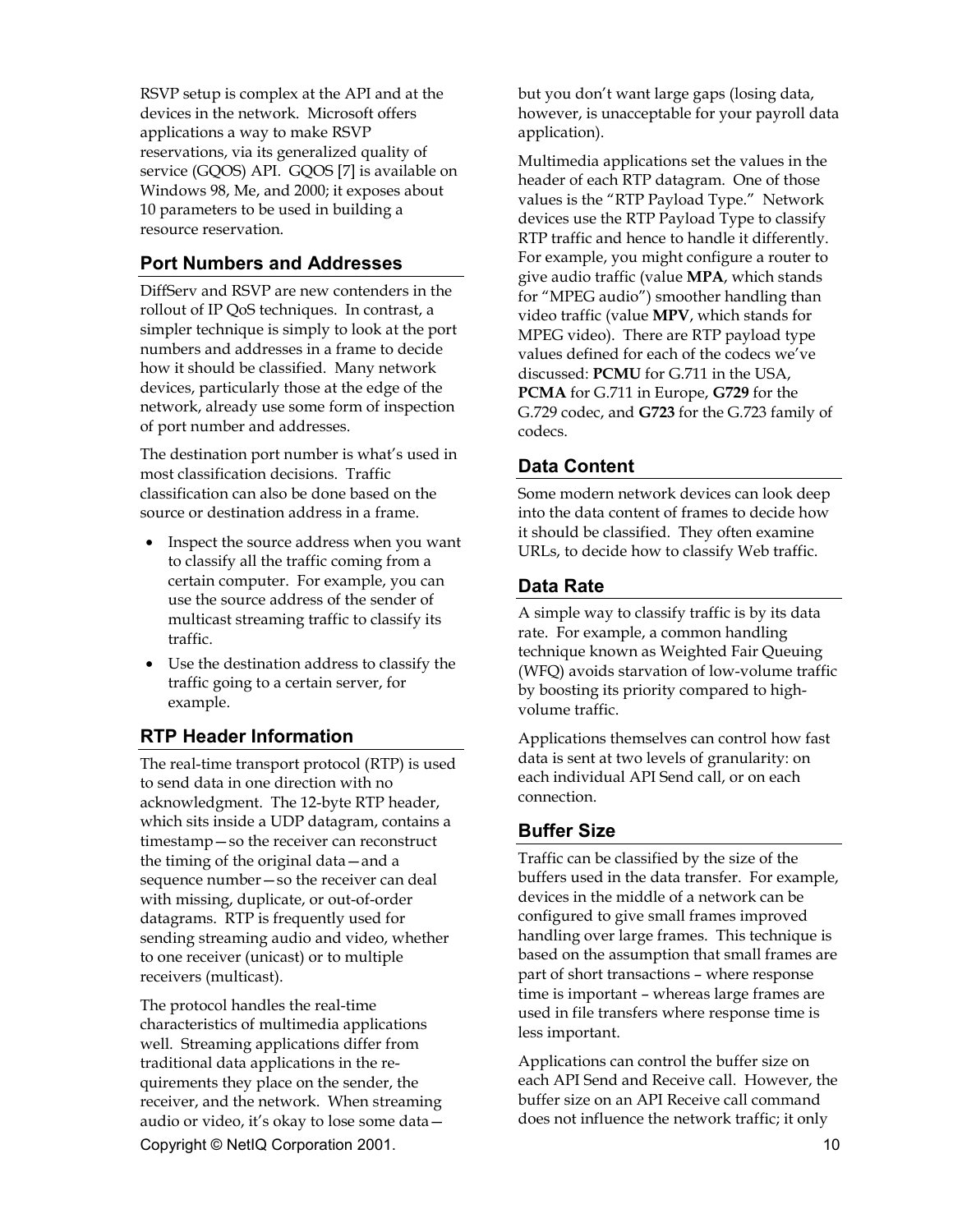influences how many Receive calls are made to the protocol stack.

The default buffer size corresponds to the default size most frequently used with the protocol stack on each operating system. For TCP, it's generally around 32K bytes; for UDP, it's around 8K bytes.

### **Deciding How to Handle Each Class of Traffic**

After deciding how the network traffic is to be classified, you need next to decide how each class of traffic is to be handled. Is a given class of traffic of traffic to be given higher priority or lower priority? Should one class be less likely to be discarded than another class? Should classes of traffic get guaranteed amounts of bandwidth or guaranteed latency?

The techniques for handling traffic fall into three categories, based on queuing, flow rate, or paths:

#### **Queue-based**

The routers on the path manipulate their queues of outgoing traffic to accommodate classes of traffic differently. Examples include RSVP (resource reservation protocol), WFQ (weighted fair queuing), LFI (link fragmentation and interleaving), LLQ (low latency queuing), RED (random early detection), and WRED (weighted random early detection).

#### **Rate-based**

Rate-based handling is generally done by traffic shapers or bandwidth managers at the edge of a network. They assure certain classes of traffic flow at a certain rate. They're often used to limit traffic to consume "no more" than a specified amount of bandwidth. For example, you might limit Web traffic (classified by seeing port number 80) to less than 500 kbps of throughput on a given link.

#### **Path-based**

Some classes of traffic take preferred paths through an IP network, compared to other traffic that just takes the "best effort" path. The most common technique is MPLS (multi-protocol label switching), where traffic is identified at the edge of a network and forwarded on different paths depending on its classification.

### **Setting up QoS in a Network**

It's surprisingly difficult to get QoS set up to function well in a network. Let's look at some of the reasons:

- Deciding which traffic is in each class is often a political decision.
- Network IT staff lack of knowledge and experience.

Much of QoS is new technology and there aren't many good tips and techniques broadly available.

• Many QoS schemes and parameters exist today.

Each QoS scheme has its own terminology and tuning peculiarities, which are new to most network personnel.

• There are lots of device interconnections and interactions.

Many network devices and applications are potentially involved. Mismatches in device setup can occur at any of them. The large "cross-product" of potential problems makes setup particularly errorprone. See some of Cisco's manuals on VoIP and QoS [8] for more details.

• QoS handling is imperceptible under light load.

QoS effects can generally only be observed against heavy traffic – that is, under stress conditions. QoS testing requires a congested network

- to detect its behavior,
- to see if it's configured right,
- to show some classes getting improved handling,
- to see if it still works right after making any change, and
- to see if you're getting the premium handling you paid for.

Configuring network devices one-at-a-time, by hand, is so error-prone it is essentially out of the question for most large networks. Fortunately, a new set of tools – policy-based network management software – offers the usability needed to make QoS tenable.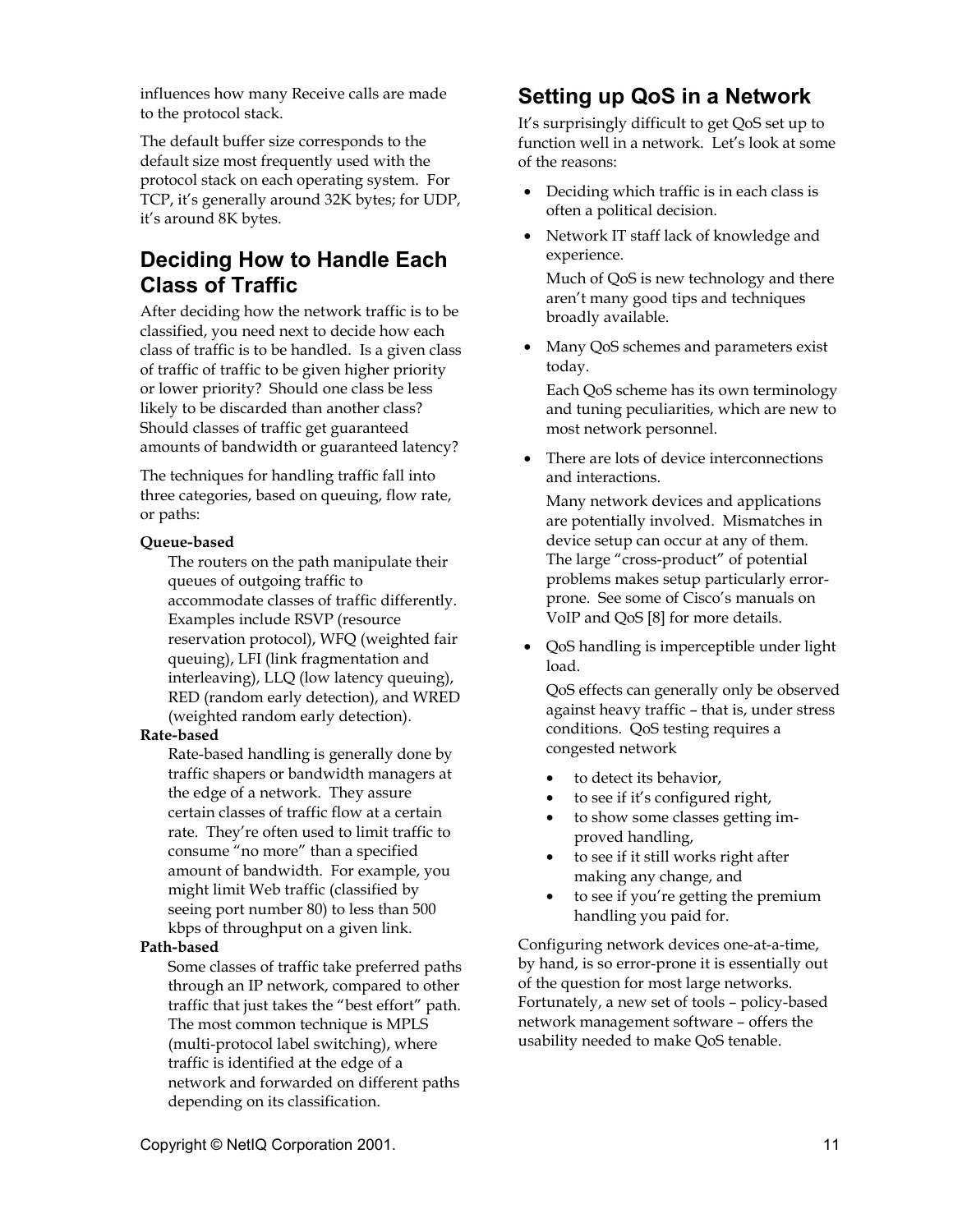## <span id="page-11-0"></span>**Summary**

The process of getting VoIP deployed successfully on your data network can become a straightforward decision tree.

Run a VoIP Readiness Assessment. Look carefully at call quality, from one call to the maximum number of expected calls at peak network usage across a range of locations.

If the call quality is okay and the other traffic is relatively unaffected, great – it avoids lots of complexity. Start your VoIP deployment.

If the call quality is not okay, determine what the problems are and where they're located. What is most influencing the poor quality: one-way delay, jitter, packet loss, or a combination of all three? Can a simple change in the VoIP configuration options, such as the choice of codec, improve the call quality sufficiently? Where are the most likely bottlenecks?

Now, look at the costs of making the required network improvements. Choices include adding more bandwidth, upgrading or replacing your existing equipment, laying out your network architecture in an improved manner, reconfiguring or tuning the network for QoS, or a combination of these.

This is a just the start of a decision tree for a network administrator, because the costs of these different choices are not equal. Adding more bandwidth may be a recurring expense, upgrading the hardware may be a capital expense, and QoS may appear to be free, but it usually has a high cost in personnel time.

Look at the costs in as much depth as you can and decide whether you want to proceed with making the network changes. It's an iterative process of making the most cost effective improvements a step at a time, then repeating the VoIP Readiness Assessment to see if you're reaching your goal in terms of call quality.

If your estimate of the costs to make the data network ready for VoIP appear too high, this is a good time to look at your VoIP deployment plan again. You should have a good understanding of what it will take, so you have some choices:

- you can decide how to budget its cost intelligently at the right time in the future,
- you can increase your current budget and proceed – considering this a suitable longterm investment, or
- you might approach the VoIP deployment in a stepwise manner, doing some parts now and some parts later.

## **About the Author**

John Q. Walker II is the director of network development at NetIQ Corporation. He was a founder of Ganymede Software Inc., which became part of NetIQ in spring 2000. He can be reached at [johnq@netiq.com.](mailto:johnq@netiq.com) 

### **Acknowledgments**

Gracious thanks to the readers who helped improve this paper: Aimee Doyle, Conley Smith, and Carl Sommer.

## **For More Information**

- 1. *Using Chariot to Evaluate Data Network for VoIP Readiness*, John Q. Walker and Jeff Hicks, NetIQ Corporation, Spring 2001, htt[p://www.netiq.com/products/chr/whitepapers.asp](http://www.netiq.com/products/chr/whitepapers.asp)
- 2. *Checklist of VoIP Network Design Tips*, John Q. Walker, NetIQ Corporation, April 2001, h[ttp://www.netiq.com/products/chr/whitepapers.asp](http://www.netiq.com/products/chr/whitepapers.asp)
- 3. *What You Need to Know Before You Deploy VoIP*, Scott Hamilton and Charles Bruno, Tolly Research, April 2, 2001, ht[tp://www.netiq.com/products/chr/whitepapers.asp](http://www.netiq.com/products/chr/whitepapers.asp)
- 4. ITU-T Recommendation P.800, "Methods for subjective determination of transmission quality."
- 5. ITU-T Recommendation G.107, "The E-model, a computational model for use in transmission planning."
- 6. Differentiated Services (DS) field, RFC 2474, ht[tp://www.ietf.org/rfc/rfc2474.txt](http://www.ietf.org/rfc/rfc2474.txt)